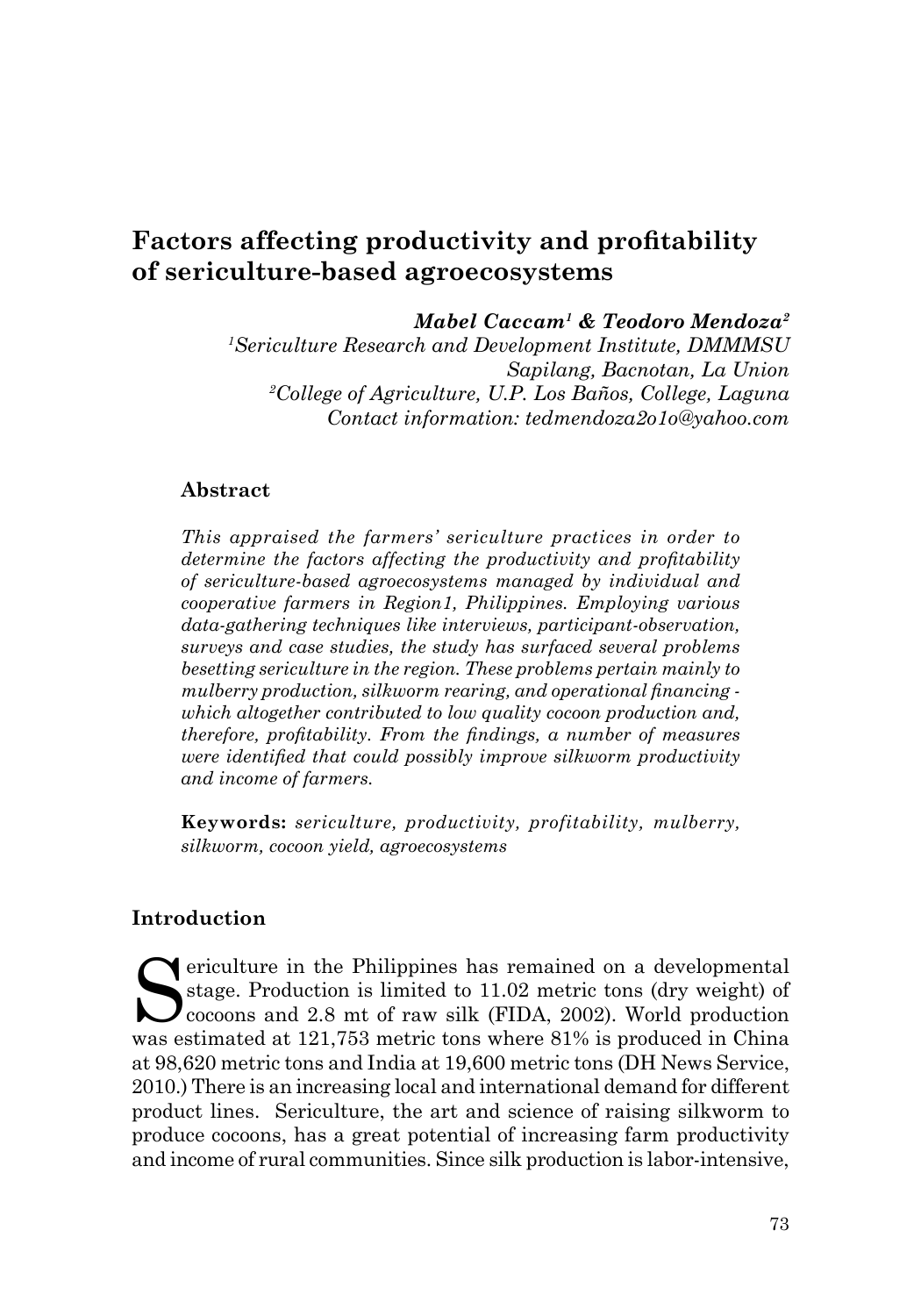it could provide gainful employment to rural men, women, and out-ofschool youth (FAO, 2001). The silk enterprise is compatible with existing farming systems. The mulberry tree (*Morus alba L.*) has multi-functions which include: food of the silkworm (*Bombyx mori L.*), animals, human, and for fuel and soil conservation (Padilla et al., 1999).

Sericulture in the Philippines has a long history. In 1593, Jesuit priest Antonio Sedeño introduced sericulture in the Visayas (Inumpa, 1996). In 1905, the Bureau of Agriculture revived the industry using silkworm eggs imported from Japan. In 1907, the Bengal-Ceylon multivoltine race of the silkworm moth was introduced in the Philippines. The industry collapsed during World War II but was revived through the Mountain Province Development Authority in La Trinidad, Benguet in 1960 (FIDA, 2002). Sericulture was revived in La Union through a PCARRD-funded project in 1980 with DMMMSU as a collaborating agency in the National Sericulture Research and Development Program.

Region 1 ranks second in cocoon and raw silk production in the Philippines (FIDA, 2002). Sericulture is practiced by upland farmers at a small scale level due to small land holdings (0.5 to 1 ha) and limited capital, and it is done as cooperative ventures supported by government, non-government organizations or foreign institutions. Low farm productivity, associated with low quality mulberry leaves and cocoons, is a common problem of sericulture. However, the factors contributing to this are not fully understood. Thus, this study aims to determine the factors affecting the productivity and profitability of sericulture enterprise in Region 1. In the main, it looks at the existing sericulture practices of individual and cooperative farmers, and identifies the problem areas and the possible measures to address these.

### **Methodology**

The study was conducted in Region 1, Philippines covering the provinces of La Union, Ilocos Sur and Ilocos Norte (Figure 1). The research respondents are the sericulture farmers, either as individual farmers or as members of a cooperative. The individual farmer type was characterized as management done by a single farm family working in his own land and owning a rearing house. The cooperative type corresponded to management by group efforts working on farms on a lease basis. There were 28 individual farmer-respondents, one each from the towns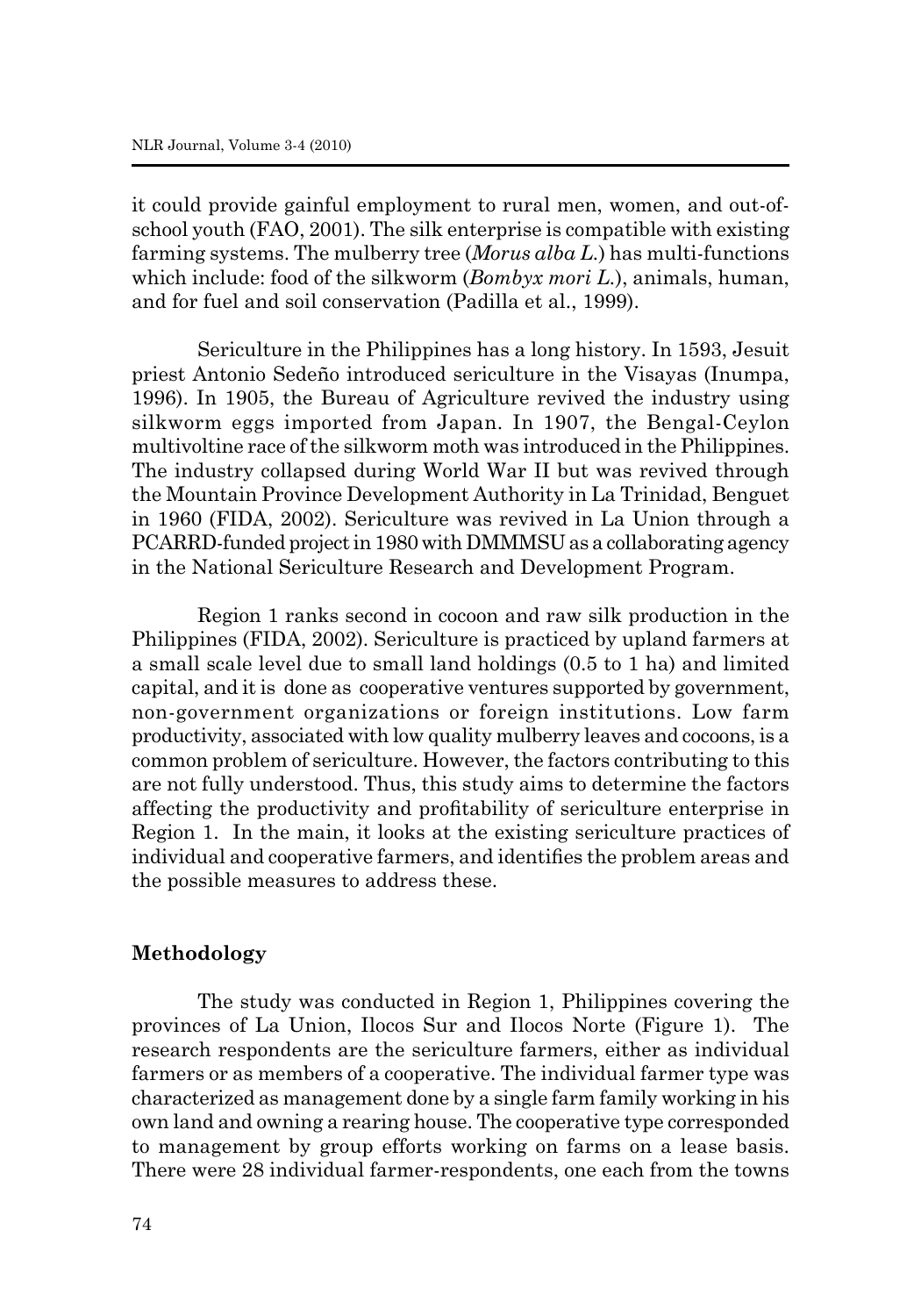of Batac in Ilocos Norte; Magsingal in Ilocos Sur; and Agoo, Naguilian and San Fernando in La Union; two from Sto. Domingo, nine from Sta. Maria in Ilocos Sur; two from Tubao in La Union; three from San Juan; and seven from Bauang in La Union. For cooperative respondents, a total of 61 farmers were interviewed, 45 of which were from Sta. Maria in Ilocos Sur, four from Candon in Ilocos Sur, 10 from Lydia Marcos in Ilocos Norte, and one each from Sudipen and Bacnotan in La Union.

Both formal and informal types of data gathering were used in the study. For the informal type, a semi-structured questionnaire was used to interview the key informants such as project leaders, farmers, and barangay officials present in the area. Participant observation was also employed to elicit information. Secondary data were obtained from available records at the project sites and the government offices involved in the project. For the formal type, a structured survey questionnaire was prepared. Personal interviews were conducted to elicit information among individual farmers and farmers working in a cooperative. The case study method was used to generate information concerning the implementation of the program in a real-life setting. It used multiple sources of evidence to describe and analyze the agroecosystems (Yin, 1993). The data gathered were analyzed and fed back to the respondents for information checking and exchange of opinions.

Qualitative and quantitative data analyses were used in the study. Percentages, frequencies, and weighted means were used in the analysis. Cost and returns estimates were used to evaluate the financial performance of the farms. Measures such as net returns, return to labor, material costs and returns on investment were employed. Net return was computed as Gross Income minus Total Expenses (Variable and Fixed Cost). Fixed costs included depreciation of equipment, facilities, rentals and realty taxes, while variable costs included hired labor, family labor, materials and cost of capital involved in the operations. Data on total cost was based on the average of years farmers had conducted rearing. Farm gate price was based on the average selling price of products prevailing in the area. Productivity measures such as return on investments (ROI), returns above variable cost (RAVC), returns to material cost (RTMC), returns to labor (RTL), marginal benefit cost ratio (MBCR) were computed. ROI was computed as Average of Net Income divided by Total Investment + Working Capital. RAVC was computed as Gross Income minus Total Variable Cost. MBCR was computed as Added Return divided by Added Cost.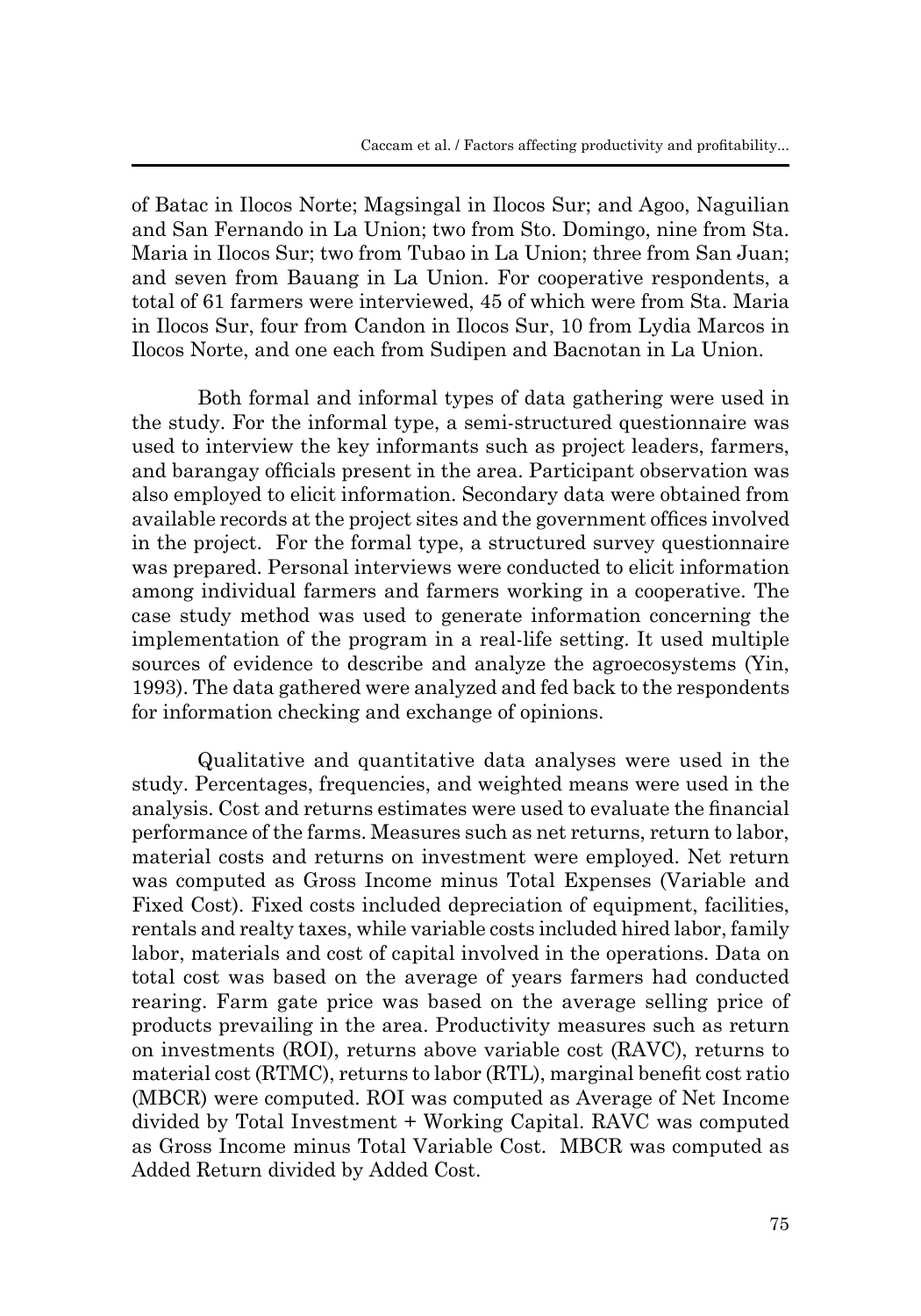### **Results and Discussion**

#### *Sericulture practices*

All the respondent farmers in cooperatives and 28% of the individual farmers produced their own saplings. They secured branches of an 8-10 month old mulberry Batac variety from SRDI. These branches were cut into pieces, each with 2-3 active buds and at 1-2 cm diameter. These were then treated with fungicide solution before they were incubated in sacks for five days, then planted in prepared seedbeds at a distance of 5 cm between hills and 5 cm between rows. All farmers irrigated their plants during the early stages of growth. Weeding and fertilizer application were started one month after planting. Only one farmer practiced mulching. Uprooting saplings was done at 4-7 months after planting. Both cooperative and individual farmers plowed and harrowed their areas using the tractor-rotavator or animal-drawn plow. Double rows of mulberry were planted at a distance of 1.5 m between double rows x 0.5 x 0.5 m between rows and between hills for cooperative farms while single rows of mulberry set at 1.5 m between rows x 0.5 m between hills were followed in individual farms. Three cooperative farms were totally rainfed while the other three cooperative farms practiced irrigation in a limited scale during the dry months. For individual farmers, 34% practiced irrigation drawn from dug wells, while 17.39% practiced furrow or flooding method. Not all areas were weeded or under-brushed in cooperative farms while majority of the individual farmers practiced weeding. Pest control was not done by majority of the farmers.

Some farmers harvested leaves 7-8 months after planting while majority did the harvesting after 11-12 months after planting. Majority of the farmers pruned their plants one year after establishment and every after harvesting at the height of 50-60 cm. Farmers no longer replant the missing hills after a year. About 33% of the cooperative farmers irrigated their farms, while majority did not irrigate their mulberry plants. Among the individual farmers, five irrigated their plants, five occasionally practiced irrigation, while 13 did not irrigate their plants even during hot summer months. This was due to drying up of rivers and creeks and the deepening of the water table. Only one farmer continued to irrigate and manage the family's mulberry and agroforestry farm.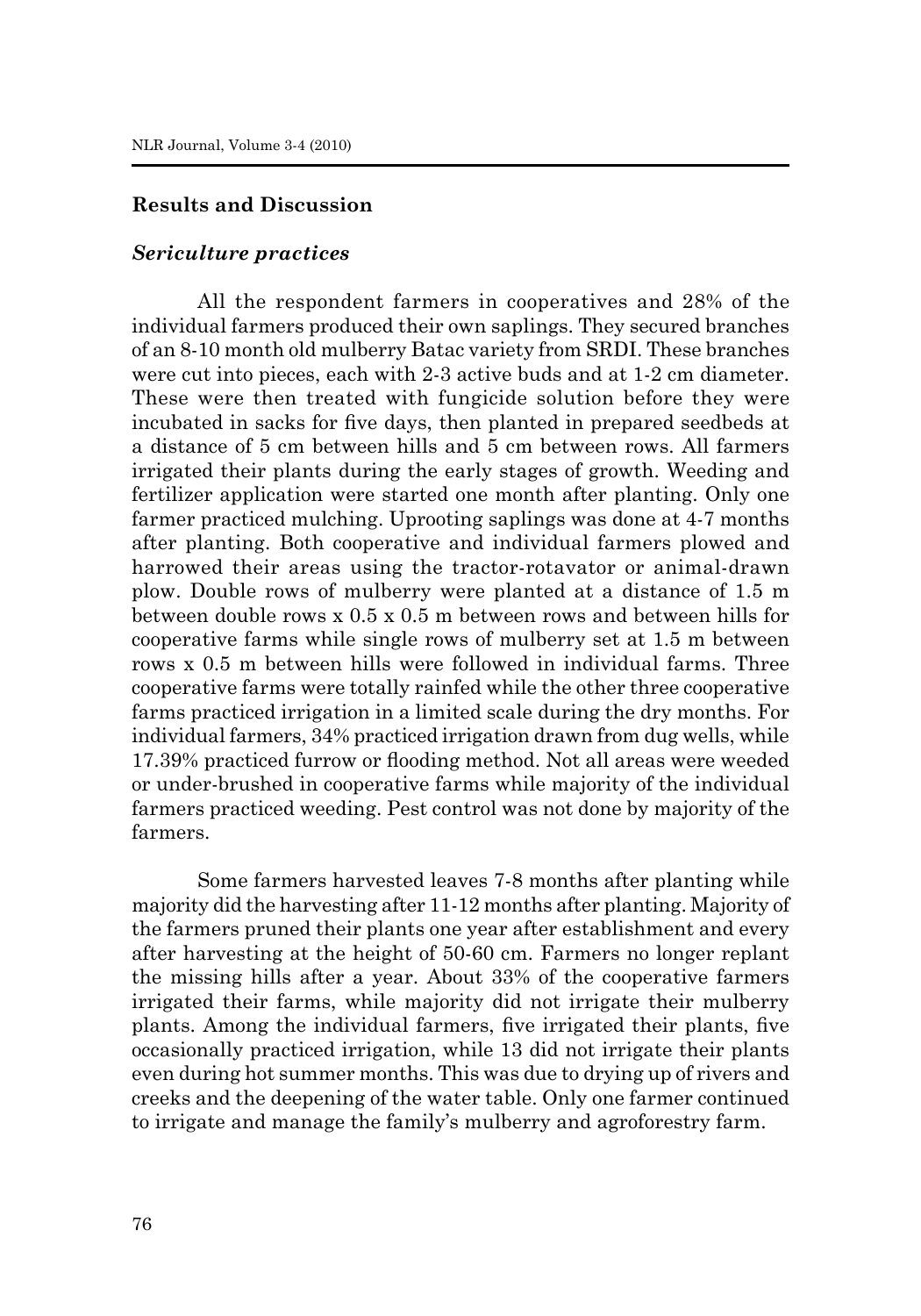Most sericulture farms were established in monocropping systems. Most sericulture farms, rearing houses, and family houses were adjacent to each other for easier access and mobility in harvesting leaves and feeding silkworms. It is worthy to note that one farmer in Sto. Domingo, Ilocos Sur is already practicing Fruit-Animal and Sericulture Integrated Production System. The farmer had two parcels of mulberry farm in monocrop scheme, while the other one was done in an agroforestry scheme. The family maintained a two-hectare rice farm, had large backyard planted with various fruit trees, ornamentals and some vegetables. Likewise, they raised cows, goats, pigs and native chickens. They had a rice grinding business and were engaged in buying and selling of palay and rice grains. The integration of mulberry in between rows of fruit trees made the land more productive while waiting for the trees to grow and bear fruits.

Most cooperative and individual farms had semi-permanent structures made of cement blocks and local materials. These had varying capacities: more than 10 boxes per rearing for Lydia in Marcos and Sta. Maria in Ilocos Sur; 3-4 boxes for Sapilang, Candon and Sudipen cooperatives while 1-2 boxes for San Agustin. Most individual farmers' rearing houses had a capacity of 1-4 boxes per rearing. Most of them had moderately adequate rearing facilities. Farmers had different rearing racks. All the farmers disinfected their rearing houses and implements using formalin and calcium hypochlorite at recommended rates using a power sprayer. About 33% of the cooperative members, and 9% of the individual farmers used the manual sprayers. All of the farmers washed their nets and other rearing paraphernalias, and sun-dried these to sterilize them. Rotary frames and plastic mountages were heated through a blowtorch. The surroundings were also kept clean by sweeping.

Almost all the cooperatives and individual farmers used the DMMMSU and PTRI silkworm hybrids. Most farmers brushed their worms in a young-age tray lined with a paraffin paper. Feeding was done four times a day, i.e., 5-6 AM, 9 AM, 3 PM and 5-6 PM. For youngage rearing, the harvested young leaves were chopped into small pieces. For late-age rearing, young shoots or branches were used to feed the older worms. Before the next feeding and after bed cleaning, the worms were spaced into desired spaces to avoid overcrowding and to allow the worms to freely crawl and seek their food. Undersized and/or sick worms were handpicked, placed in a container with 2% formalin solution, and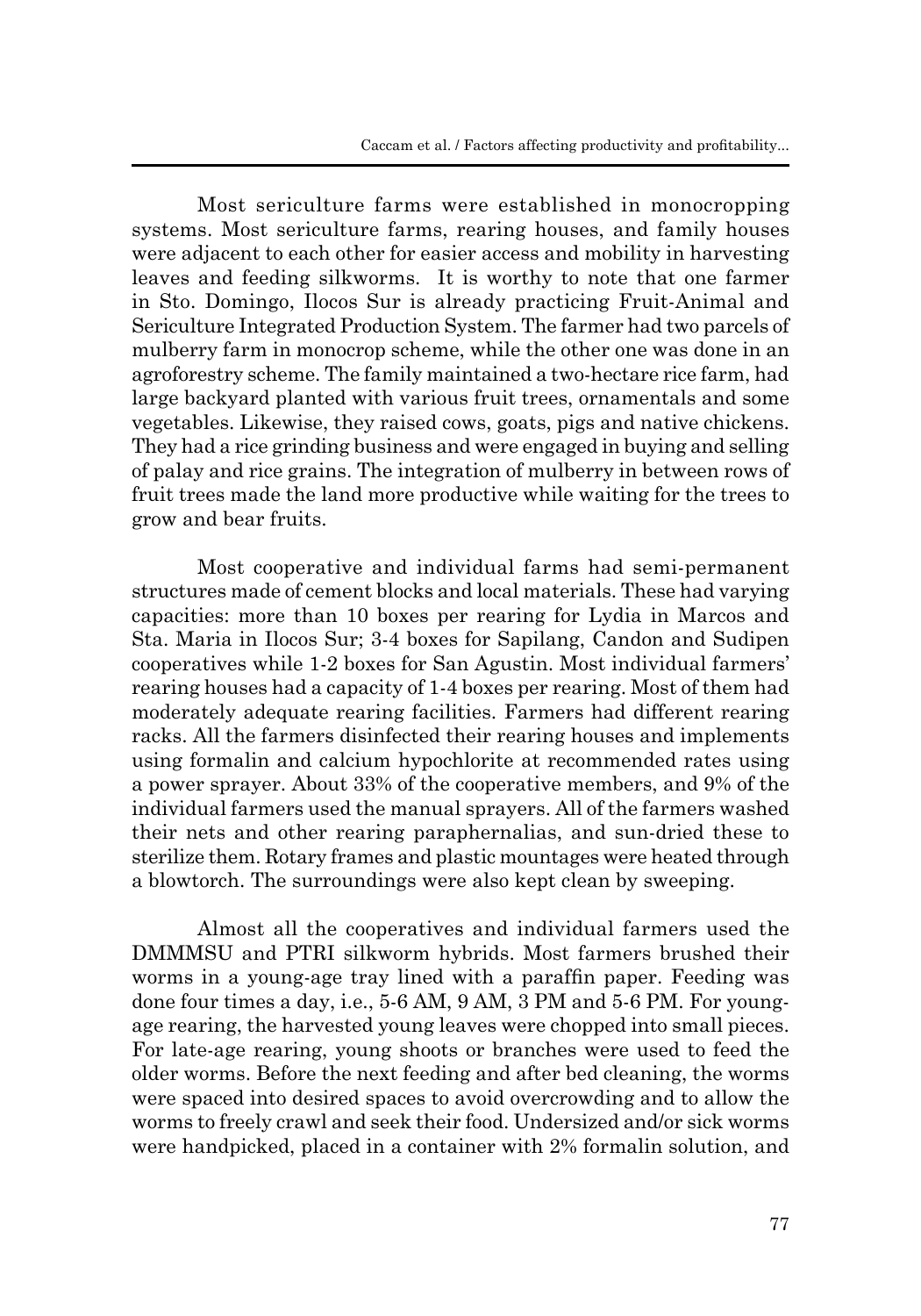taken out then buried into the soil. All farmers cleaned their rearing beds every after moult. The waste materials were placed in a corner for decomposition while some were placed in pits. Before settling, worms were fed with leaves chopped in noodle shape. To facilitate moulting, rice hull was evenly distributed to the silkworms.

### *Productivity and profitability of sericulture farming*

On the average, an area of one hectare had a production of 147.31 kg from rearing 6.84 boxes of silkworms for 3.87 times rearing for cooperatives (Table 1). Such production was low, as rearing 8-10 times a year using the blocking method is the optimum practice. Likewise, the number of boxes reared per operation was so small despite the possibility of rearing more than four boxes per rearing. Cooperative farmers had production per box ranging from 15.95 to 26.47 kg/box with an average of 21.65 kg/box. Only two of the cooperatives met the acceptable productivity of 25 kg/box, which is highly remunerative. With a break-even yield of 13.45 kg per box, farmers were gaining from the remaining 8.2 kg/box priced at PhP 122.65 or an income of PhP1,005.73/box.

From 1999 to 2004, 28 individual farmers were actively involved in sericulture. They operated a 0.25-hectare sericulture farm, with only 11 operating a 0.5 - 1 hectare plantation. On a per hectare basis, individual farmers had a production ranging from 80.1 to 697.78 kg or an average of 103.45 kg/ha. Average yield per box was 19.56 kg which is just 6.11 kg above breakeven yield. The bulk of cocoons was produced in Cabigbigaan and Flora, Sto. Domingo, Magsingal, and in Nagtupacan, Sta. Maria, Ilocos Sur. Areas with high production in La Union were found in Narra and Sipulo in Bacnotan where the farmers reared more frequently and have larger areas of mulberry farms. Most farmers were not rearing silkworms to their optimum potentials. The optimum capacity of rearing house at 2-3 boxes per rearing was not explored. On the average, individual farmers reared only 11.77 boxes per year (3.62 boxes x 3.25 times per year). Thus, average production resulted only in 236.71 kg for the 11.70 boxes. Since most farms are rainfed, dry season rearing was suspended as mulberry had poor growth. During the onset of rainy season, most farmers prioritized their rice farms for seedling establishment, and they started their sericulture activities only after rice crop establishment.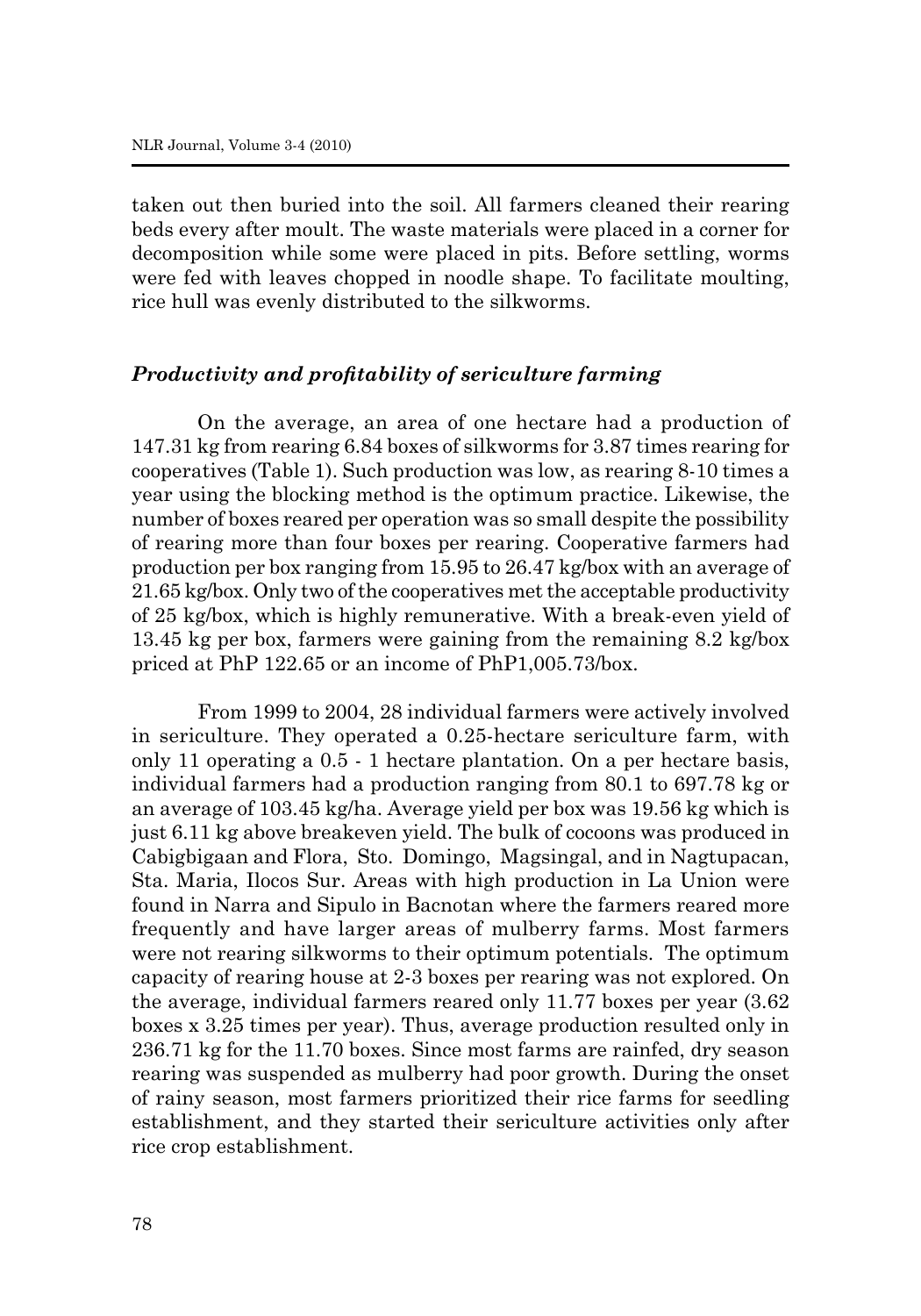The income of farmers is dependent on the quantity and the quality/grades of cocoons. Class A cocoons are priced at PhP 150 /kg, PhP 130 for class B; PhP 110 for class C and PhP 45 for rejects. Most cocoons were graded B to C for the cooperative farmers. Their cocoons had an average price of PhP 122/kg, a 19% less than class A. With average production of 147.31 kg/ha, they earned a gross income of PhP 17,970 (Table 2) and net income at PhP 6,660. Most cooperative farmers had fair return on family labor, which ranged from PhP 181.35 to PhP 505.02 with an average of PhP  $326.80$ . Return on investment ranged from  $-0.01$ to 15.06% with an average of 7.53%.

The gross income of individual farmers in La Union ranged from PhP 12,696 to PhP 45,940 while in Ilocos Norte, it ranged from PhP 10,354 to PhP 87,048/year. The average gross income for the two sites was PhP 30,830/year. Their cocoons fetched slightly higher average price of PhP 125.25 than the cooperatives although the quality of cocoons produced were mostly Class B-C. After deducting the fixed and variable costs, their average net income was PhP 6,152/year. Some farmers earned net income of more than PhP 10,000 pesos particularly in Narra and Sipulo in La Union and in Cabigbigaan and Flora, Sto. Domingo in Ilocos Sur, Magsingal, and Nagtupacan 3, Sta. Maria in Ilocos Sur.

Returns to family labor had an average of PhP 256.28 which was 1.7 times higher compared with the prevailing wage of PhP 150 (Table 2). With sericulture, the farmers used their time wisely and earned income for the family.

# *Factors affecting the productivity and profitability of sericulture farming*

 Low quality mulberry leaf yield and low cocoon yield and quality are the twin problems of sericulture farmers in Region 1. Several factors are responsible for these. As a whole, most farmers had waning interest to venture in sericulture. Most cooperative and individual farms were neglected or not properly managed leading to abundant weed growth. Sometimes, weeds outgrow the mulberry plants. Grasses, sedges and viny broadleaves were prevalent during the rainy seasons. The weeds competed for plant nutrients and space and made harvesting difficult, thus increasing the harvesting costs. Mulberry root rot severely damaged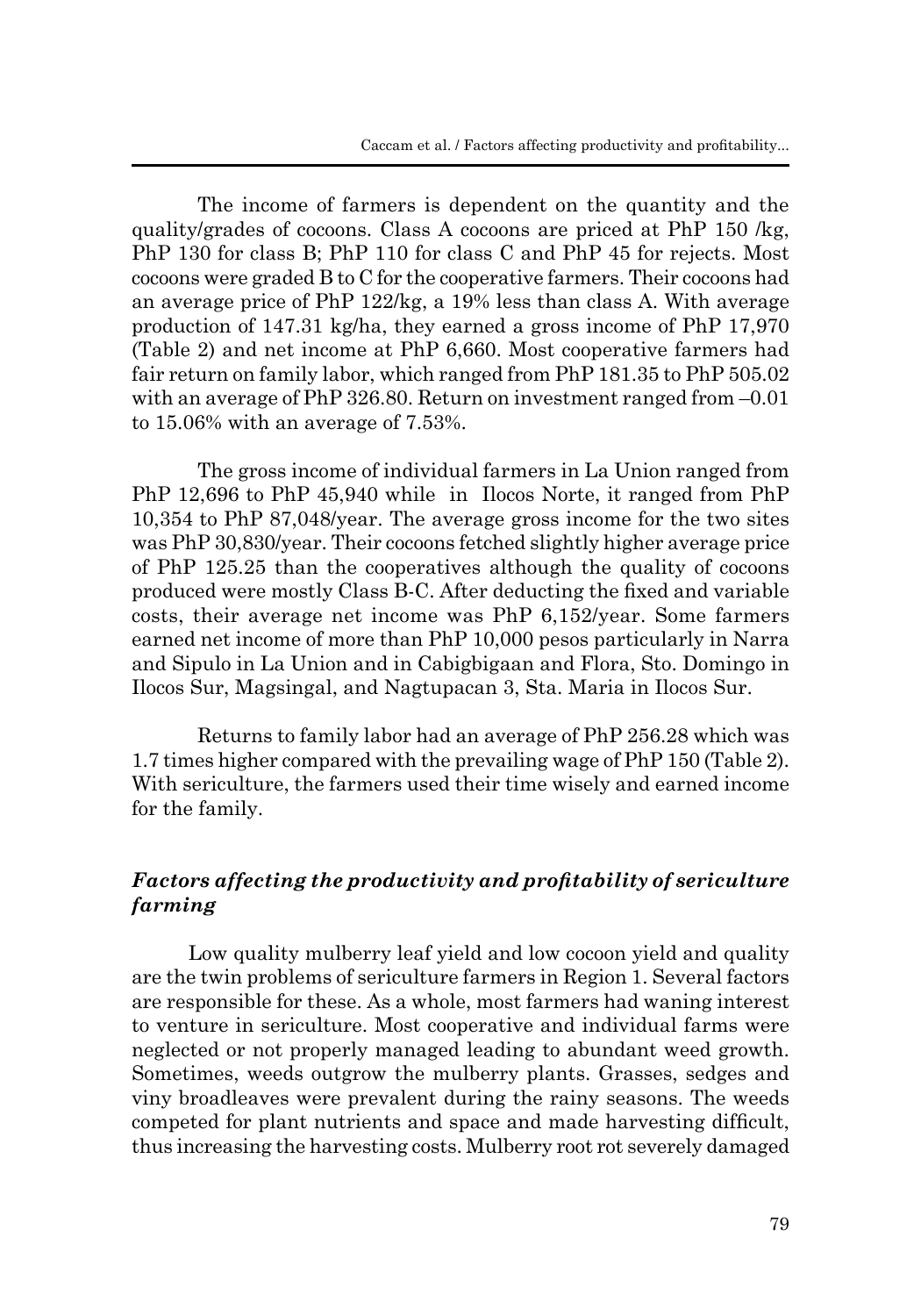some portions of the mulberry plantations of Sta. Maria, Ilocos Sur, leading to reduced plant population. With limited land care and the presence of weeds, pests and diseases, plant growth and development were poor, hence, the low yields of quality mulberry leaves.

Another major problems is low soil fertility and the lack of measures to address this. Soil analysis showed that cooperative farms had 1.48 ppm OM, 44.54 ppm P, 170.63 ppm K and a pH of 6.55 while individual farms had 1.46 ppm OM, 64.02 ppm P, 259.31 ppm K and a pH of 6.4. The farmers seldom met the fertilizer requirements of their farms particularly when their subsidies were withdrawn, and they were not able to generate extra income to meet the rising costs of inputs. During the first year, the average application of fertilizer by most farmers was only 100-50-50 kg NPK/ha without organic fertilizer, while in the second year, application decreased to 150 kg NPK/ha without organic fertilizer application. This even decreased in later years. Unfortunately, green manuring or green leaf manuring as soil amendments were not tried by the farmers. Organic fertilization was not also done.

Another factor is that the mulberry farms were mostly rainfed. The rains occur mainly during July to August but cease in October or November. At this time, the water table in wells deepens further, while the creeks and rivers dry up. The drought resulted in the non-cultivation of mulberry plants and reduced rearing frequency of sericulture farmers. Farmers prioritized their meager water resource to irrigate their food crops rather than their mulberries. Thus, the potential of 5-6 times rearing was not met due to poor growth and low quality of mulberry leaves. Despite this, most farmers did not attempt to mitigate the effects of water scarcity. They did not also conserve water through mulching or organic/green manuring.

The poor performances of the existing production systems did not generate much income for farmers to buy farm implements and to finance irrigation facilities. Furthermore, when funding support was withdrawn from the cooperatives, it brought their finances further down and they were left with meager capital for their next operations. Credit sources were not sought due to high interest rates. Their average ROI was only 7.53%. Most bank lending rates averaged 14%. Most cooperative farmers had a low yield which ranged from 15.95-19.25 kg per box. Only four individual farmers had attained more than 25 kg per box while the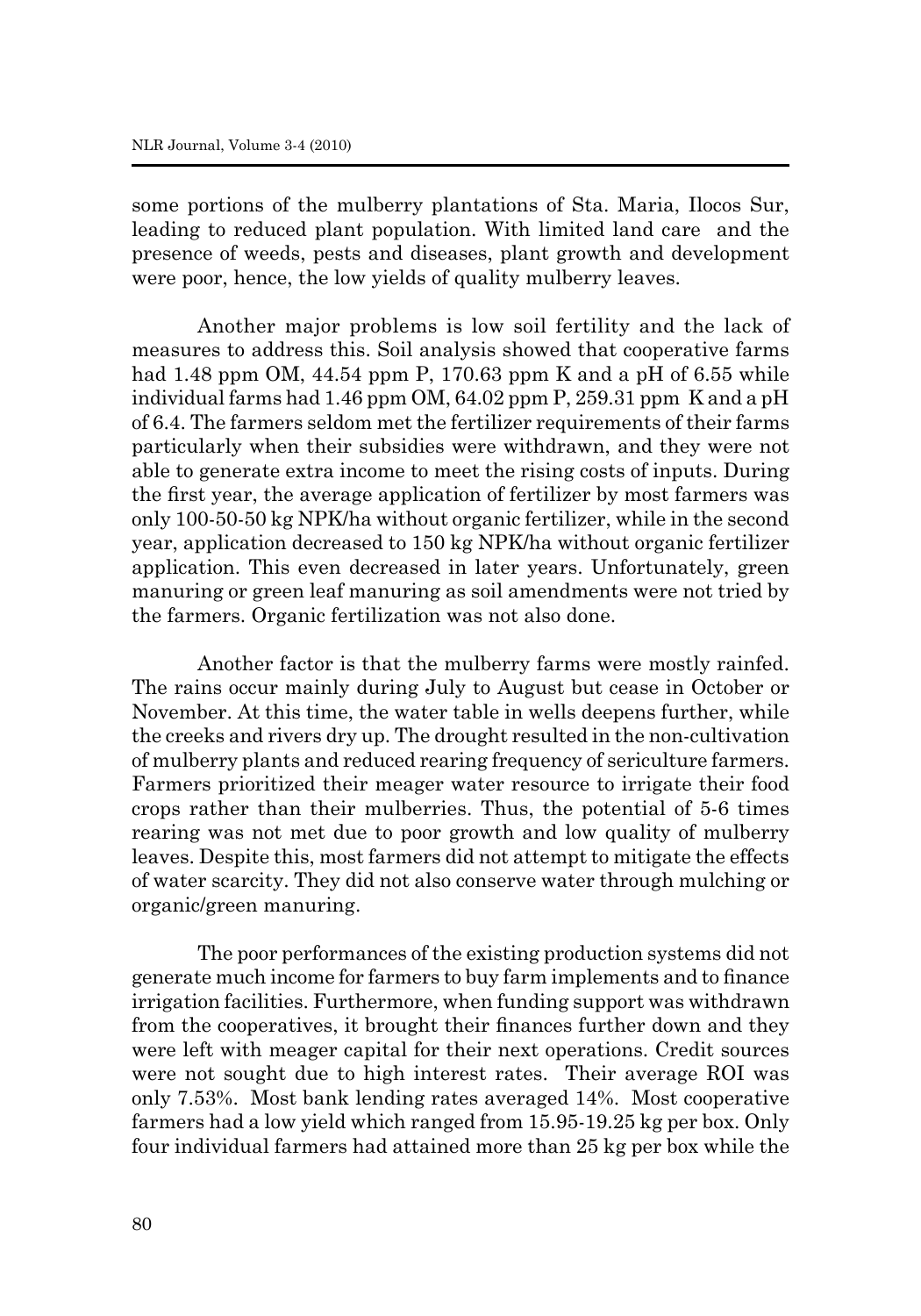majority (24 out of 28 farmers) had poor production performances. One cooperative farm had obtained a high yield of 30.03 kg per box, but it was short-lived due to a tenancy problem.

Cocoon yield was also influenced by many factors. Most breeds delivered at the project sites had 85% hatching percentage which was 10% below the ideal hatching percentage of 95%. This was attributed to problematic operation of the cold storage facility of the source of eggs (SRDI). Frequent brownouts during summer caused fluctuations of temperature of the cold storage facilities and incubating rooms, hence resulting in stale eggs and weak worms. Silkworm being reared were also infected with various pests and diseases. Common diseases during summer months were grasserie and flaccherie. The outbreaks of these diseases were influenced by high temperature and humidity, poor ventilation, ineffective disinfection of rearing rooms and equipment, and excessive moisture in bed (Inumpa, 1996). Rearing houses built by the farmers were far from ideal to provide optimum environmental conditions for the silkworm.

Finally, while prices of inputs and wages were increasing, the selling price of cocoon remained constant. The farmers said that the prices of cocoons should increase to offset the rising cost of fertilizers, gasoline or crude oil. From the usual prices of PhP 8.63 pesos of diesel, PhP 20.03/li gasoline and PhP 82.20/li oil in 1999, they rose to PhP 20.33/ li diesel, PhP 22.73/li gasoline and PhP 36/li oil in 2004. Likewise, the cost of complete fertilizer rose from PhP 470/bag in 1999 to PhP 660/bag in 2004 while UREA fertilizer with a price of PhP 353/bag in 1999 was priced at PhP 571.36 in 2004. The cost of hired labor also increased from PhP 120/day in 1999 to PhP 140/day in 2004. Altogether, their net income severely decreased. Compounding their difficulties was the way they were paid for their cocoons. DMMMSU-SRDI and FIDA-LACTO monopolized the buying of cocoons, and the farmers were paid only 2-3 weeks – and in checks – after selling their cocoons. This further discouraged some farmers.

Aside from these technical factors, there were also socio-economic factors which affected the productivity and profitability of the sericulture enterprise in Region 1. Most cooperative and individual farmers were male (72%) and married (90%). Most of them were 23-73 years old, and with a household size of 1-8. Due to the many field activities requiring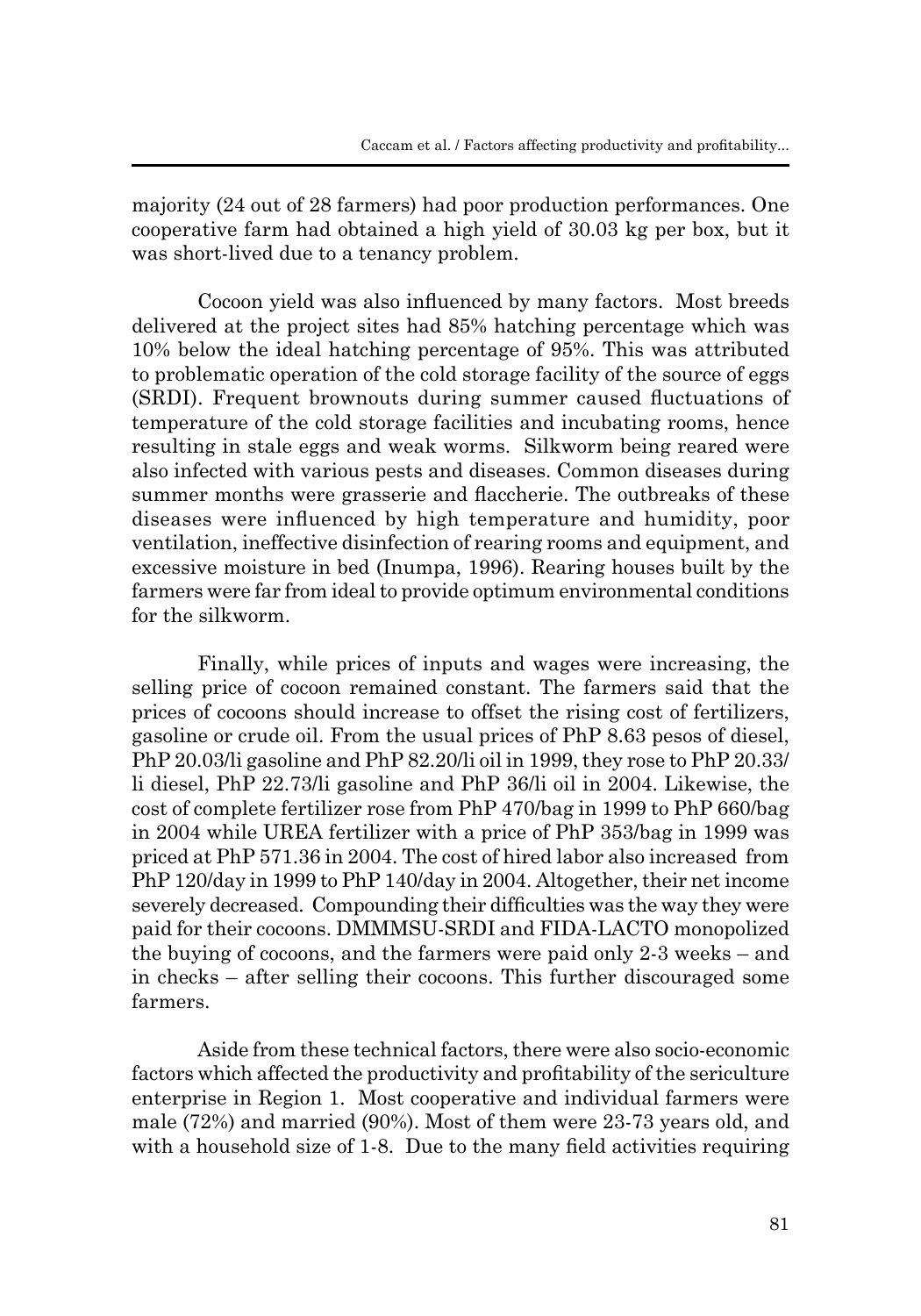manual work, able bodied males are favored. Ageing farmers could no longer do the heavy activities of pruning and harvesting mulberry leaves and silkworm feeding particularly with late-age silkworms.

The tenurial status of farmers also affected sericulture production. It was noted that one farmer who had the highest production experienced a decline in yield due to the interference made by the landowner. Likewise, since majority of the cooperative farmers do not own their upland farms planted to mulberry, this prevented them from adopting soil fertility improving practices as reported earlier (Mendoza,1991;1994). Some were tilling uplands leased from other farmers, thus, land use depended on the decision of the landowners. One cooperative and four individual farms stopped operations when farmers could no longer meet the lease requirements of the landowners.

Most farmers claimed that they were neither informed nor trained on the use of ecologically sustainable technologies. Lack of awareness was one of the constraints in the non-adoption of soil testing, composting technologies, biological control of mulberry pests and diseases. Despite the presence of local materials and farm wastes for compost-making and mulching materials, as well as available seed sources/planting materials for green and green leaf manuring, farmers still cited lack of materials as reason for not adopting sustainable practices.

On general assessment, the productivity of a sericulture farm lies in the cropping systems design, practices, and the attributes of the farm operators. Individual farmers practiced monocropping systems, applied synthetic fertilizers and pesticides, while cooperative farmers used double-row planting. The low farm productivity and profitability is also traceable to the low adoption of good management practices for successful cocoon production. As a whole, farmers do not adopt biodiverse planting as in intercropping cereals and legumes, vegetables and other cash crops which has been done by exceptional farmers without causing yield reductions on mulberry. Thus far, only one farmer practiced diversified farming systems and integrated waste recycling.

### **Conclusion**

 The productivity and profitability of sericulture in Region 1 are low. In general, the low productivity was due to the low adoption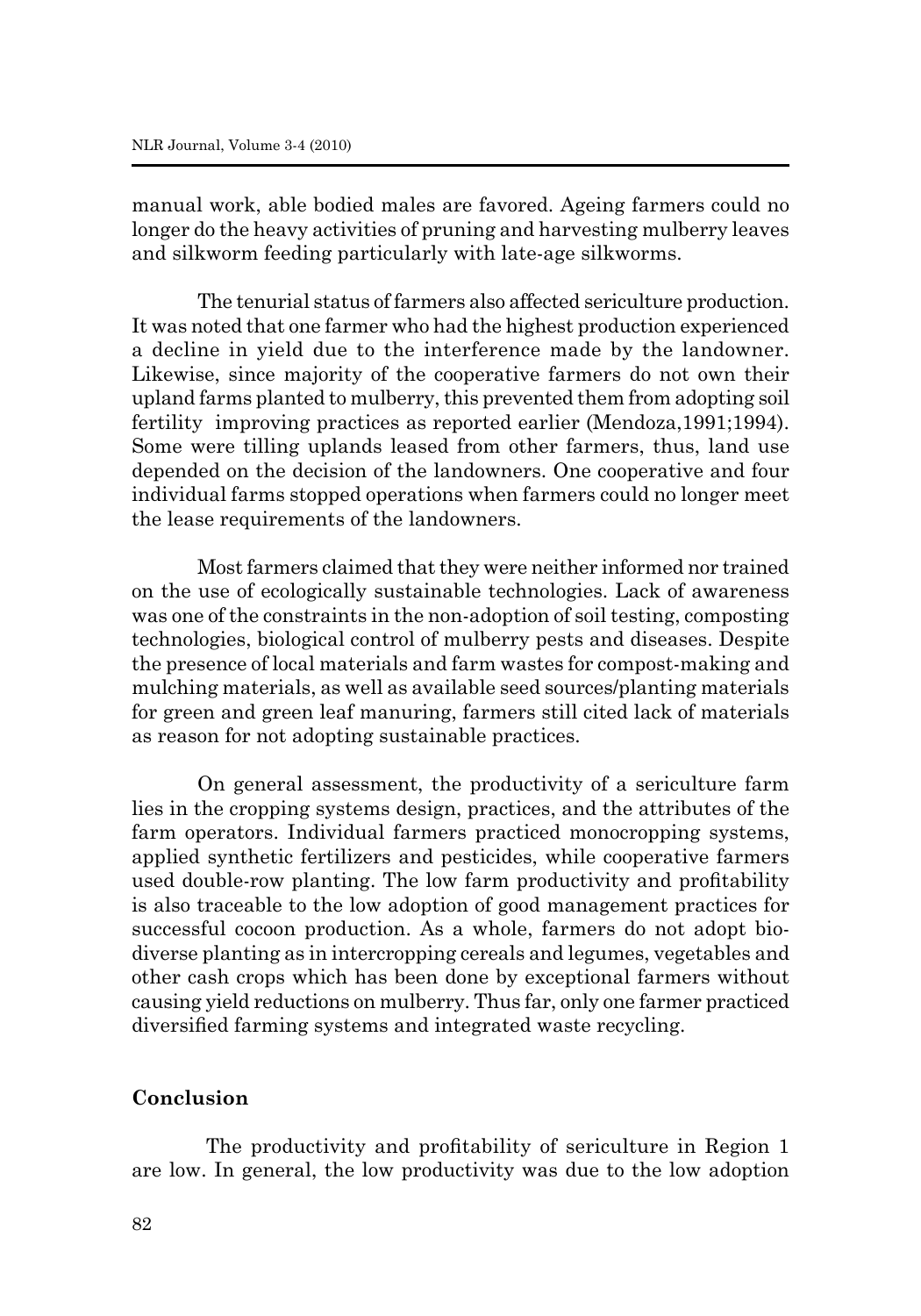of good management practices for successful cocoon production. The technical factors causing low yield included low soil fertility, rainfed farms, and poor agronomic practices like inadequate weeding, pruning, and low fertilizer application. Other factors include tenancy, ageing farmers, and the overall waning interests of farmers towards sericulture production.

To improve the existing sericulture-based farming systems, breeds and technologies suited to upland farms must be adopted by the farmers. In the long term, there is a need to breed and screen mulberry varieties tolerant to low fertility soils, drought or water stress conditions or have enhanced capacity to efficiently use available fertilizer. Soil fertility improving practices should also be implemented, like the use of green and green leaf manure, organic fertilization, recycling of residues/leaf prunnings, and silkworm manure. For the silkworm, it is important to breed/screen breeds or strains that have high tolerance to increasing temperature, can withstand prolonged rains and wet-feeding, are resistant to pests and diseases, and have high cocoon yields and quality. With the declining performance of hybrid mulberries, the germplasm of SRDI should be strengthened by having partnership with countries who could share their purelines. Local researchers can also do the tedious job of selecting from the segregating progenies of local hybrids.

The development of cost effective and sustainable sericulture farming systems for pilot sites such as integrated farming systems approaches, crop diversification, and the use of locally available resources and knowledge systems must be done. These should be supported with adequate promotion and dissemination of efforts through trainings, publications and other media. Finally, it is also imperative to address the non-technical factors like tenancy and the waning interest of farmers.

# **References**

- DH News Service. 2010. India trails China in silk production, accessed July 30, 2010 from http://www.deccanherald.com/ content/70342/india-trailschina-silk-production.html
- Food and Agriculture Organization (FAO). 2001. Current uses of mulberry. Food and Agriculture Organization. Retrieved June 15, 2006 from http:// www.fao.org.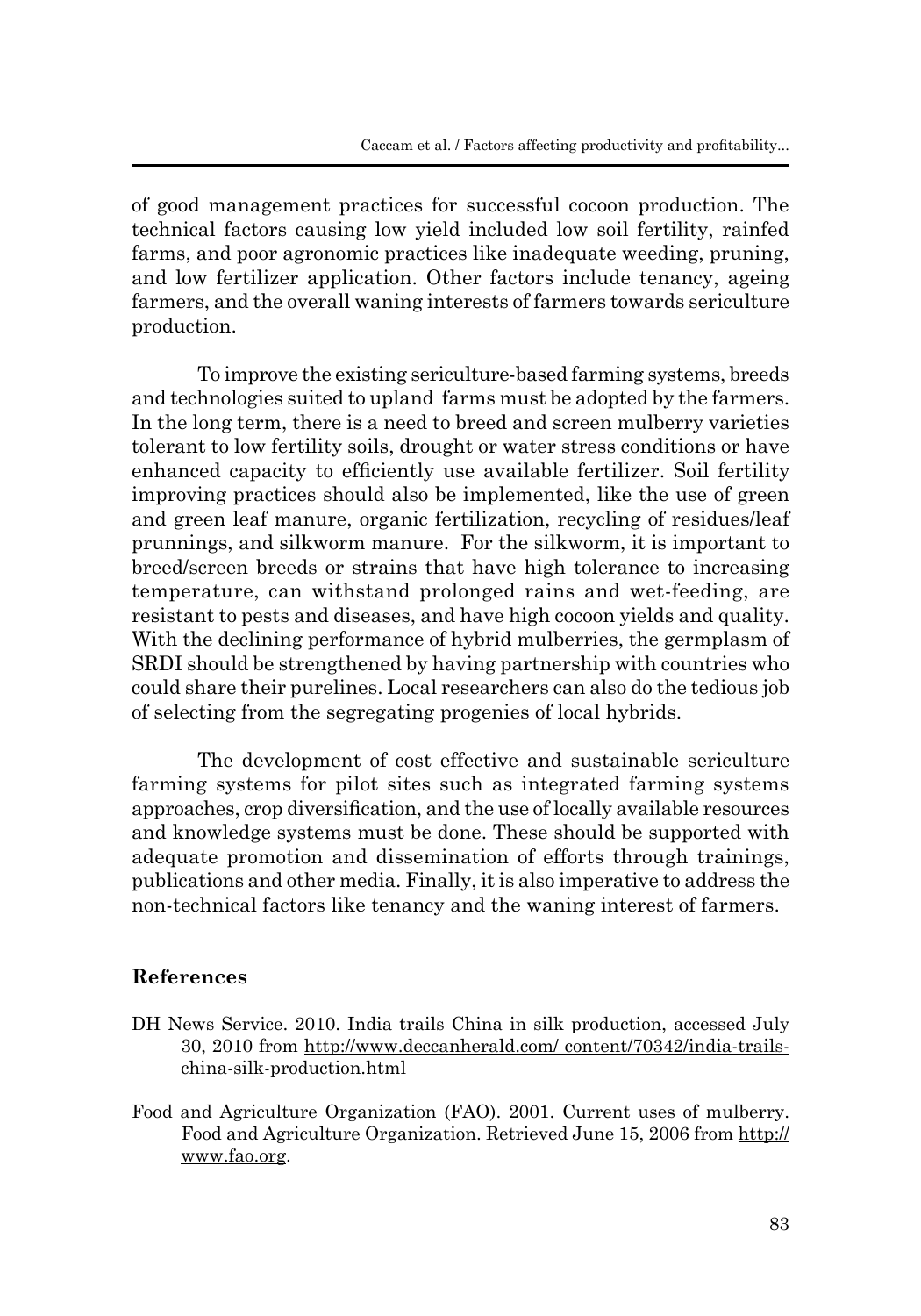- Fiber Industry Development Authority (FIDA). 2002. The Philippine silk industry profile. Fiber Industry Development Authority. ASIATRUST Bank Annex Building, Quezon City, Philippines.
- Inumpa, AM. 1996. The sericulture project in the Cordillera: An assessment. (PhD Dissertation) La Trinidad, Benguet. Benguet State University.
- Mendoza, T.C. 1991. Some observations on farming techniques and design during transition stage from high external input to low external input sustainable agriculture (LEISA). Phil. Agric. 74(2): 165-171.
- Mendoza, TC. 1994. Adoption of soil benefiting agricultural practices for lowland rice production in the Philippines. Phil. Agric. 77 (2 ): 235-241.
- Padilla, EF, Caccam, MM, Dacayanan GP and RD Supsup. 1999. Improved productivity and profitability in sericulture through cropping systems. Paper presented to the ILARRDEC Regional Symposium on R and D Highlights. August 9-11, 2002. Mariano Marcos State University, Batac, Ilocos Norte.
- Yin, RK. 1993. Applications of Case Study Research. Sage Publications, Inc. 2455 Teller Road. Newbury Park, California.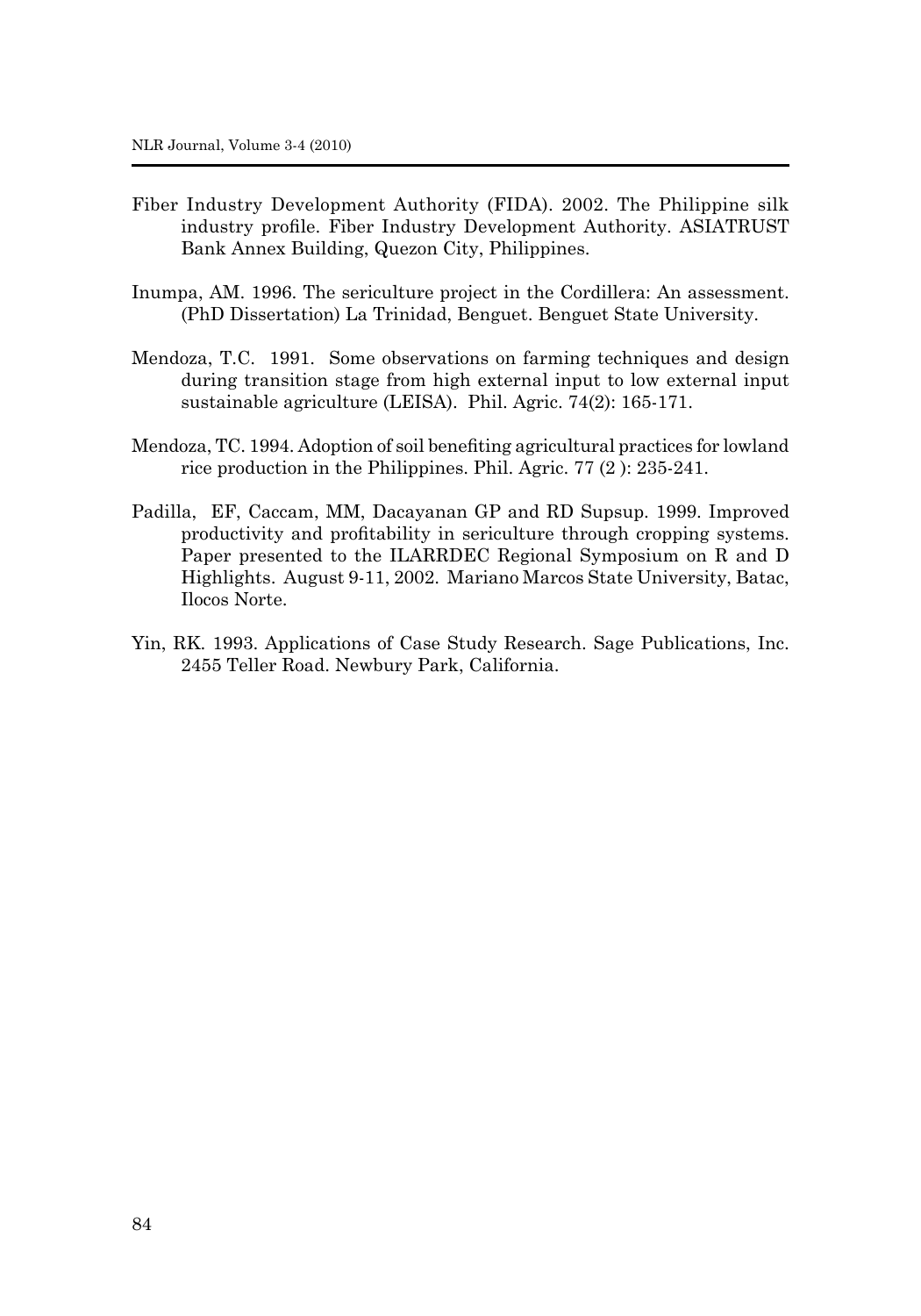### **Annexes**



Location of the experimental site in Sta. Maria, Ilocos Sur

# \*Legend

◯ Lydia Marcos, Ilocos Norte  $\bigcirc$  Sto. Domigo, Ilocos Sur Sta. Maria, Ilocos Sur  $\bigcirc$  Sn. Juan, La Union  $\bigcirc$  Bauang, La Union

### **Figure 1.** Map showing the location of the survey area in the Philippines and the experimental site in Sta. Maria, Ilocos Sur.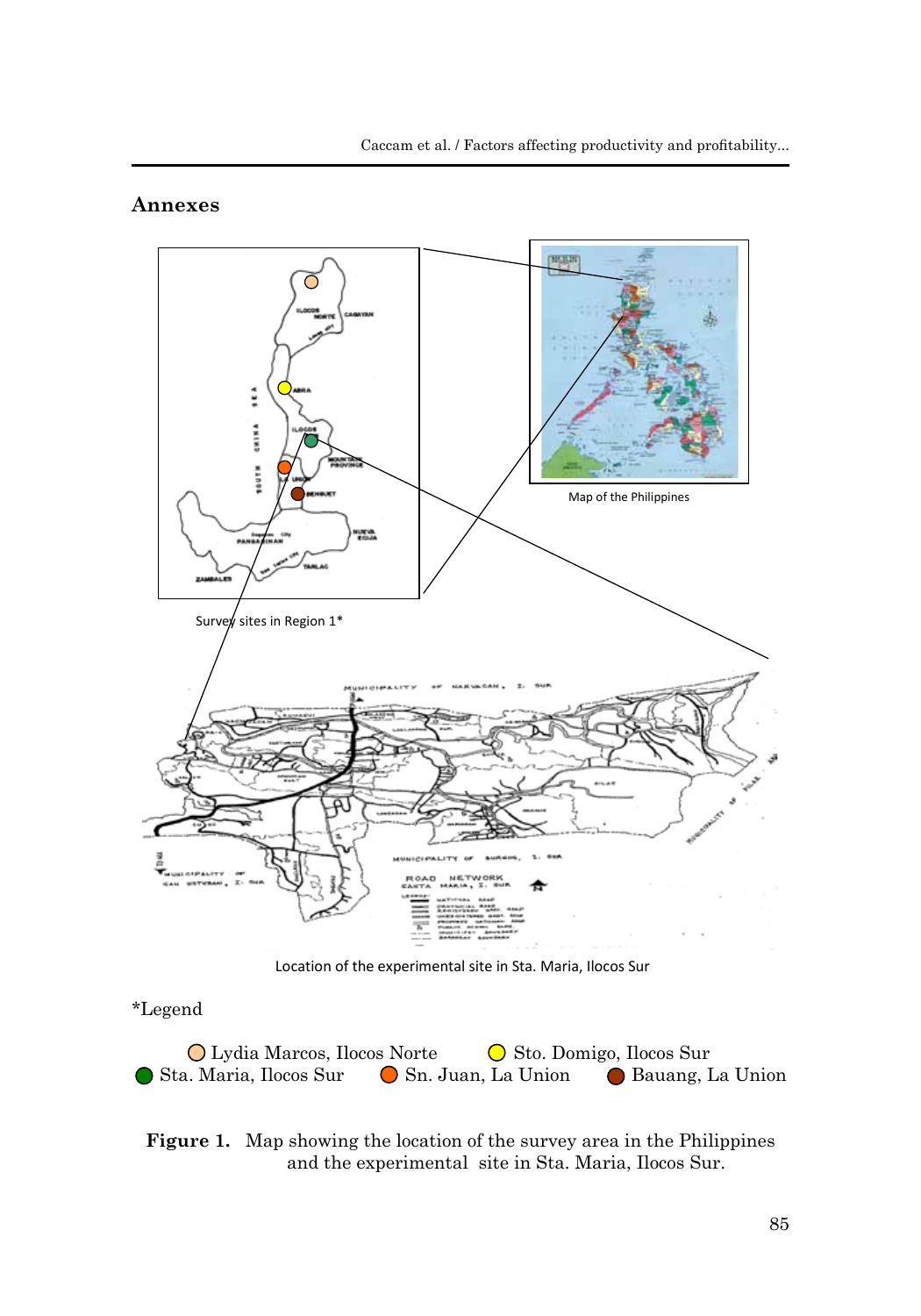| <b>Table 1.</b> Cocoon production of sericulture farmers and cooperatives |
|---------------------------------------------------------------------------|
| (1999-2004) based from the appraisal of existing agroecosystem            |
| practices of farmers in Region 1 conducted January 2002-December 2004.    |

|                               | NO OF           | NO OF             | PRODUCTION AVERAGE |            |
|-------------------------------|-----------------|-------------------|--------------------|------------|
|                               | <b>REARING</b>  | <b>BOX REARED</b> | (KG)/HA            | KG/        |
|                               | <b>AVE/YEAR</b> | <b>AVE/YEAR</b>   | <b>AVE/YEAR</b>    | <b>BOX</b> |
| <b>Cooperative farmers</b>    |                 |                   |                    |            |
| Sta. Maria Cooperative        | $\overline{5}$  | 8.08              | 128.85             | 15.95      |
| Lydia Marcos Seri Cooperative | 2.33            | 6.83              | 112.42             | 16.53      |
| Candon Seri Cooperative       | $\bf 5$         | 5.59              | 107.67             | 19.25      |
| Lower San Agustin Cooperative | 3               | 6.90              | 207.20             | 30.03      |
| Sudipen Seri Cooperative      | $\overline{4}$  | 6.80              | 180                | 26.47      |
| Average                       | 3.87            | 6.84              | 147.31             | 21.66      |
| <b>Individual Farmers</b>     |                 |                   |                    |            |
| Camandingin, Ilocos Norte     | 3.33            | 16.64             | 338.80             | 20.36      |
| Camandingin, Sto Domingo      | 6.67            | 32.62             | 697.78             | 21.39      |
| Flora, Sto. Domingo           | $\overline{4}$  | 14.72             | 328.30             | 22.31      |
| Magsingal. Seri Project       | 2.50            | 5.89              | 130.64             | 22.19      |
| Nagtupacan 1 Seri project     | 4               | 14.13             | 272.52             | 19.29      |
| Nagtupacan 2 Seri project     | 1.75            | 8.24              | 91.18              | 11.06      |
| Nagtupacan 3 Seri project     | 4.67            | 18.25             | 364.90             | 20         |
| <b>ISPSC</b>                  | 3.33            | 11.83             | 245.32             | 20.73      |
| Laslasong Seri project        | $\overline{2}$  | 5.89              | 80.10              | 13.61      |
| Baballasioan Seri proj        | $\!.83$         | 16.30             | 245.96             | 15.09      |
| Silag Seri project            | 1               | 3.60              | 90                 | 25         |
| Nalvo Seri project            | 2.33            | 13.33             | 119.48             | 8.96       |
| Narra Seri Project            | 4.60            | 6.48              | 182.44             | 28.14      |
| Sipulo Seri project           | 6.20            | 15.64             | 377.42             | 24.13      |
| Cacapian 1, Sn Juan           | $\overline{4}$  | 20.38             | 378.20             | 18.56      |
| Cacapian 2, Sn Juan           | $\,4\,$         | 19.57             | 261.68             | 13.37      |
| Cacapian 3, Sn Juan           | $\overline{2}$  | 8.85              | 105.80             | 11.95      |
| Palugsi 1, Bauang             | $\overline{2}$  | 12.76             | 195.44             | 15.32      |
| Palugsi2, Bauang              | 2.33            | 13.95             | 264.44             | 18.96      |
| Sta. Monica, Bauang           | $2.33\,$        | 6.60              | 131.30             | 19.89      |
| Ballay, Bauang                | $\sqrt{2}$      | 7.94              | 161.40             | 20.34      |
| Cadaclan, Sn. Fernando        | $\overline{4}$  | 18.14             | 146.20             | 8.06       |
| Macalva-Central, Agoo         | $3.20\,$        | 10.61             | 230.36             | 21.72      |
| Palugsi-Bauang                | 3.60            | 16.77             | 328.06             | 19.56      |
| Suguidan Naguilian. Seri proj | $\overline{2}$  | 8.84              | 240.28             | 27.18      |
| Amallapay, Tubao Seri proj    | $\overline{2}$  | 9.66              | 275.20             | 28.50      |
| Tubao Seri project            | 3.50            | 9.43              | 181.04             | 19.20      |
| Payocpoc Seri Project         | $\overline{2}$  | 5.58              | 108.68             | 19.49      |
| Average of two sites          | 3.20            | 12.70             | 103.46             | 19.56      |
| Standard deviation            |                 |                   | 124.87             | 5.46       |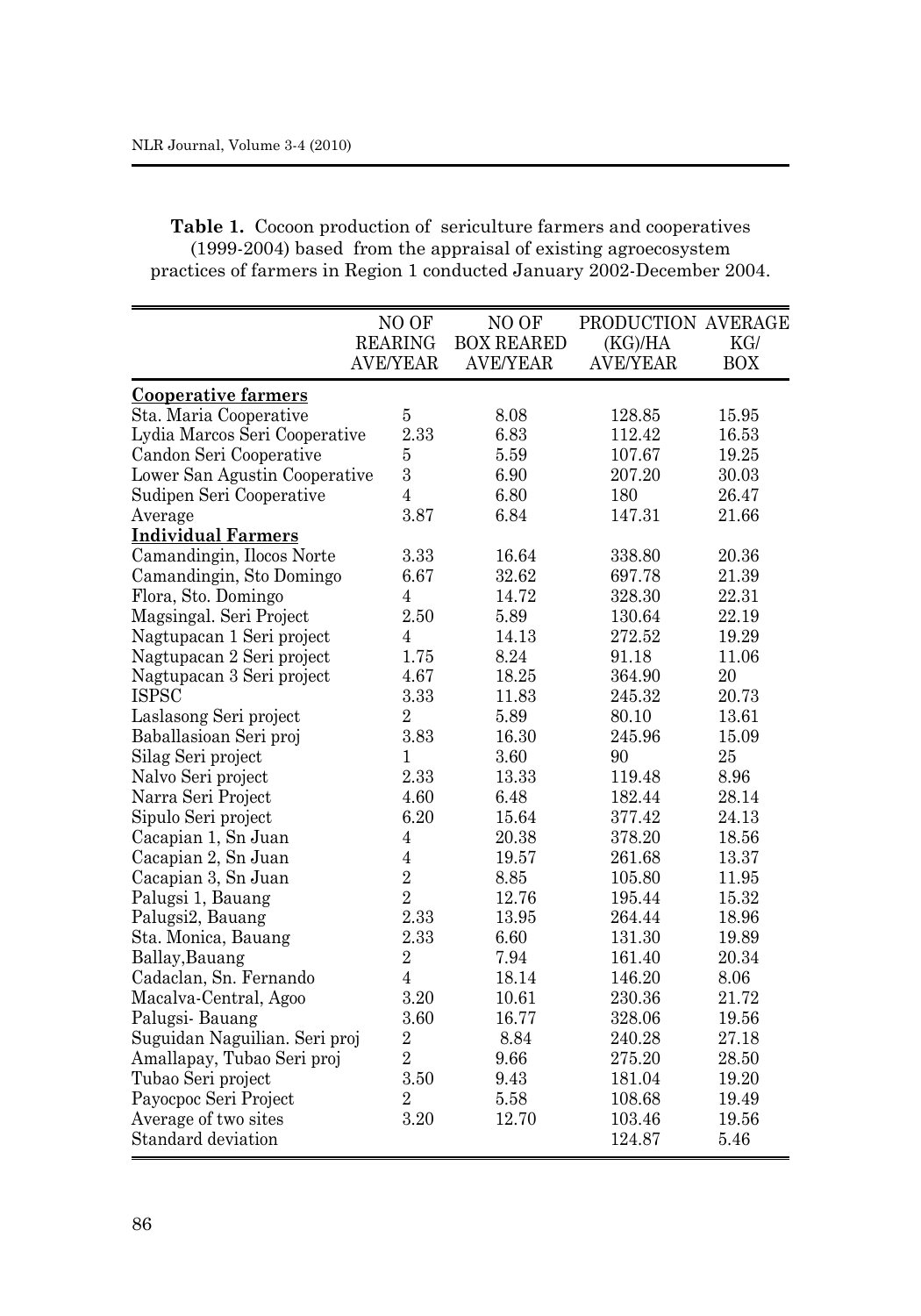| Region 1 (1<br>Table 2.                             |                        | 999-2004). Based from the appraisal of existing agroecosystem practices of farmers in<br>Income derived from the different sericulture projects of farmers and cooperatives in<br>Region 1 conducted January 2002-December 2004 |                      |                                     |                                     |        |                           |
|-----------------------------------------------------|------------------------|---------------------------------------------------------------------------------------------------------------------------------------------------------------------------------------------------------------------------------|----------------------|-------------------------------------|-------------------------------------|--------|---------------------------|
| <b>PROJECTS</b>                                     | INCOME<br><b>GROSS</b> | (IN PESOS)<br><b>EXPENSES</b><br>TOTAL                                                                                                                                                                                          | <b>INCOME</b><br>NET | ON INVEST-<br><b>RETURN</b><br>MENT | <b>TO FAMILY</b><br>RETURN<br>LABOR | COST   | NELD<br><b>BREAK-EVEN</b> |
|                                                     |                        |                                                                                                                                                                                                                                 |                      |                                     |                                     |        |                           |
| <b>Cooperative farmers<br/>Sta. Maria Seri Coop</b> | 14830.64               | 15510.20                                                                                                                                                                                                                        | 679.56               | $-0.01$                             | 181.85                              | 120.37 | 16.68                     |
| ydia Marcos Seri Coop                               | 14546.20               | 8347.20                                                                                                                                                                                                                         | ;199                 | 7.01                                | 322.55                              | 73.97  | 0.49                      |
| Candon Seri coop                                    | 14006.79               | 7904.06                                                                                                                                                                                                                         | 6102.73              | 6.93                                | 328.31                              | 73.41  | 10.86                     |
| coop<br>ower Sn Agustin Seri                        | 24864                  | 9562.53                                                                                                                                                                                                                         | 15301.40             | 17.06                               | 505.02                              | 46.15  | 11.55                     |
| Sudipen seri coop                                   | 21600                  | 15223.08                                                                                                                                                                                                                        | 3376.92              | 0.69                                | 296.76                              | 84.57  | 18.66                     |
| Average                                             | 17969.53               | 11309.41                                                                                                                                                                                                                        | 3660.11              | 7.53                                | 326.80                              | 79.70  | 13.45                     |
| Individual farmers-Ilocos Norte & Sur               |                        |                                                                                                                                                                                                                                 |                      |                                     |                                     |        |                           |
| Jamandingin Seri proj                               | 42522.79               | 24878.68                                                                                                                                                                                                                        | [7644.1]             | 16.80                               | 317.85                              | 73.83  | 1.91                      |
| ιgο                                                 | 87048.06               | 68537.59                                                                                                                                                                                                                        | 8510.47              | 12.45                               | 377.90                              | 98.22  | 16.84                     |
| Cabigbigaan, Sto Domin<br>Flora Seri Proj.          | 42406.51               | 26791.10                                                                                                                                                                                                                        | 15615.41             | 14.60                               | 323.75                              | 81.61  | 14.09                     |
| Magsingal Seri Proj                                 | .6800.30               | 12186.50                                                                                                                                                                                                                        | 4613.80              |                                     | 281.85                              | 93.28  | 16.10                     |
| Jagtupacan 1, Sta. Maria                            | 30985.52               | 29118.02                                                                                                                                                                                                                        | 1867.50              | 1.71                                | 183.37                              | 106.85 | 18.13                     |
| Nagtupacan 2, Sta. Maria                            | 1435.80                | 9828.52                                                                                                                                                                                                                         | 1607.28              | 1.79                                | 215.74                              | 107.79 | 9.51                      |
| Nagtupacan 3, Sta. Maria                            | 12879.40               | 38075.16                                                                                                                                                                                                                        | 1804.24              | 4.06                                | 203.19                              | 104.34 | 17.76                     |

 $\text{Camandingin Seroi}$  proj 42522.79  $\frac{42522.79}{24878.68}$  16.80  $\frac{16.80}{16.80}$  73.85 73.83 11.91 Cabigbigaan, Sto Domingo 87048.06 68537.59 18510.47 12.45 377.90 98.22 16.84 Flora Seri Proj. 42406.51 26791.10 15615.41 14.60 323.75 81.61 14.09 Magsingal Seri Proj 16.10 12186.50 5 5 2800.30 5 281.85 93.28 16.10 Nagtupacan 1, Sta. Maria 30985.52 29118.02 1867.50 1.71 1.71 1.83.37 106.85 18.13 Nagtupacan 2, Sta. Maria 11435.80 9828.52 1.79 1.79 215.74 107.79 9.51 Nagtupacan 3, Sta. Maria 42879.40 38075.16 4804.24 4.06 203.19 104.34 17.76 ISPSC, Sta. Maria 26278.68 17427.84 8850.84 9.07 273.38 71.04

17.76<br>71.04

 $\frac{215.74}{203.19}$ 

 $1.79$ <br> $1.79$ <br> $4.05$ <br> $9.07$ 

 $\frac{1607.28}{4804.24}$ <br>8850.84

1427.84

11435.80<br>42879.40<br>26278.68

Nagtupacan 2, Sta. Maria<br>Nagtupacan 3, Sta. Maria<br>ISPSC, Sta. Maria

 $11.03$ 

14.71

 $\begin{array}{c} 104.75 \\ 119.55 \\ 75.38 \\ 206.88 \end{array}$ 

 $\frac{213.78}{187.33}$ <br> $\frac{432.63}{64.66}$ 

2.21<br>0.21<br>7.31<br>8.31

14.22

103.59

256.28

5.61

 $12.97$ 

13.84

Caccam et al. / Factors affecting productivity and profitability...

Average 30830.16 24678.36 6151.80 5.61 256.28 103.59 14.22 24718.28<br>24678.36 30830.16 Average of six years from 1999-2004 **Average of six years from 1999-2004** Average **In pesos**

13.75

Baballasioan aslasong

Nalvo

Silag

Laslasong 104.75 10353.73 8390.24 2.22 2.22 2.23 2.23 2.23 104.75 104.75 Baballasioan 30169.45 29403.82 765.63 0.70 187.33 119.55 14.71  $\mathrm{Si} \text{lag}$  13079.70 6784.54 6295.16 7.24 432.63 75.38 12.97 Nalvo 16001.96 24718.28 -8.31 -8.31 64.66 206.88 13.84

1963.49<br>765.63 6295.16 8716.32 6151.80

> 29403.82 6784.54

> > 13079.70

6001.96

8390.24

0353.73 30169.45